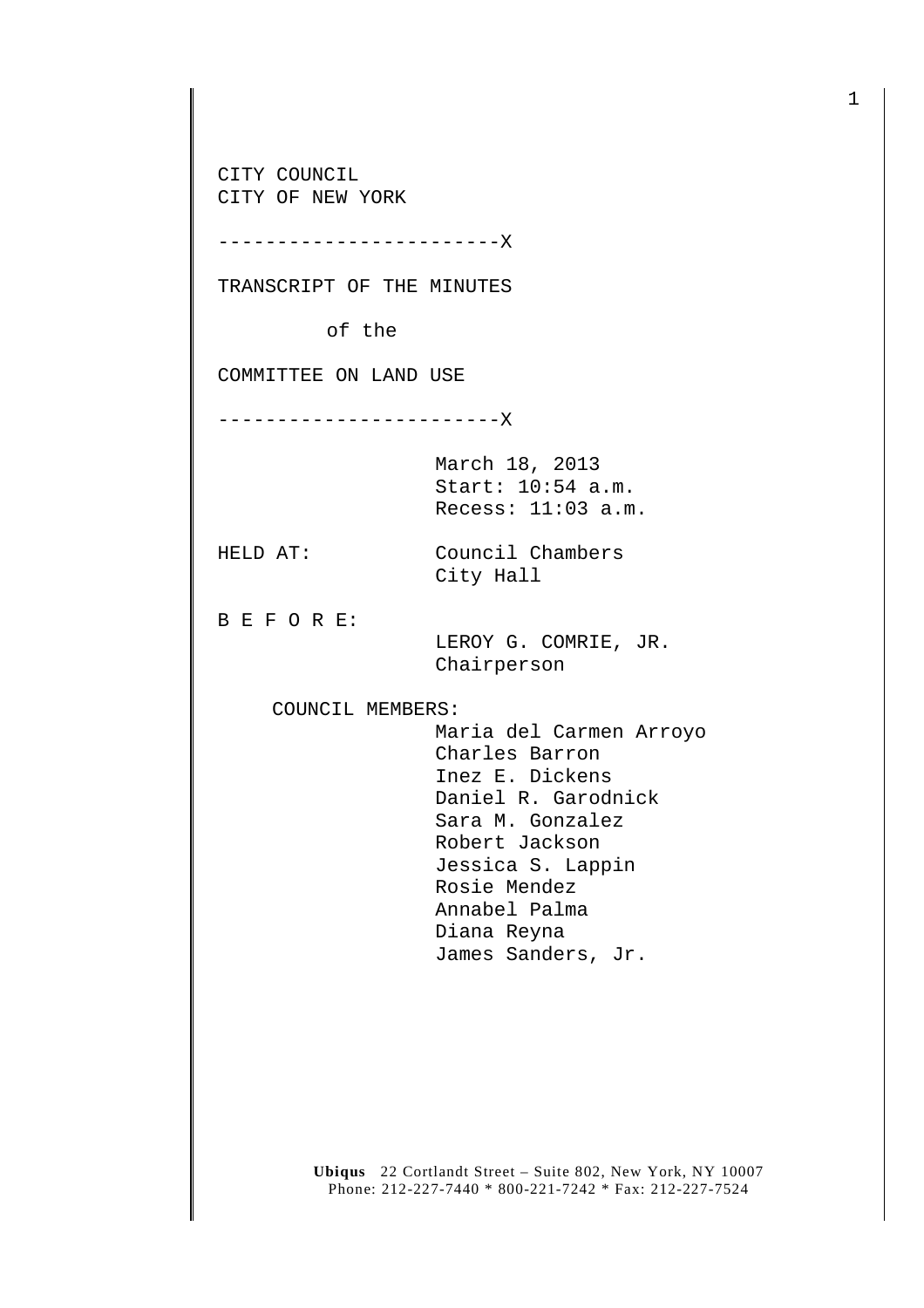## A P P E A R A N C E S

COUNCIL MEMBERS:

 James Vacca Albert Vann Brad S. Lander Stephen T. Levin Mark S. Weprin Jumaane D. Williams Daniel J. Halloran III Vincent M. Ignizio Peter A. Koo Joel Rivera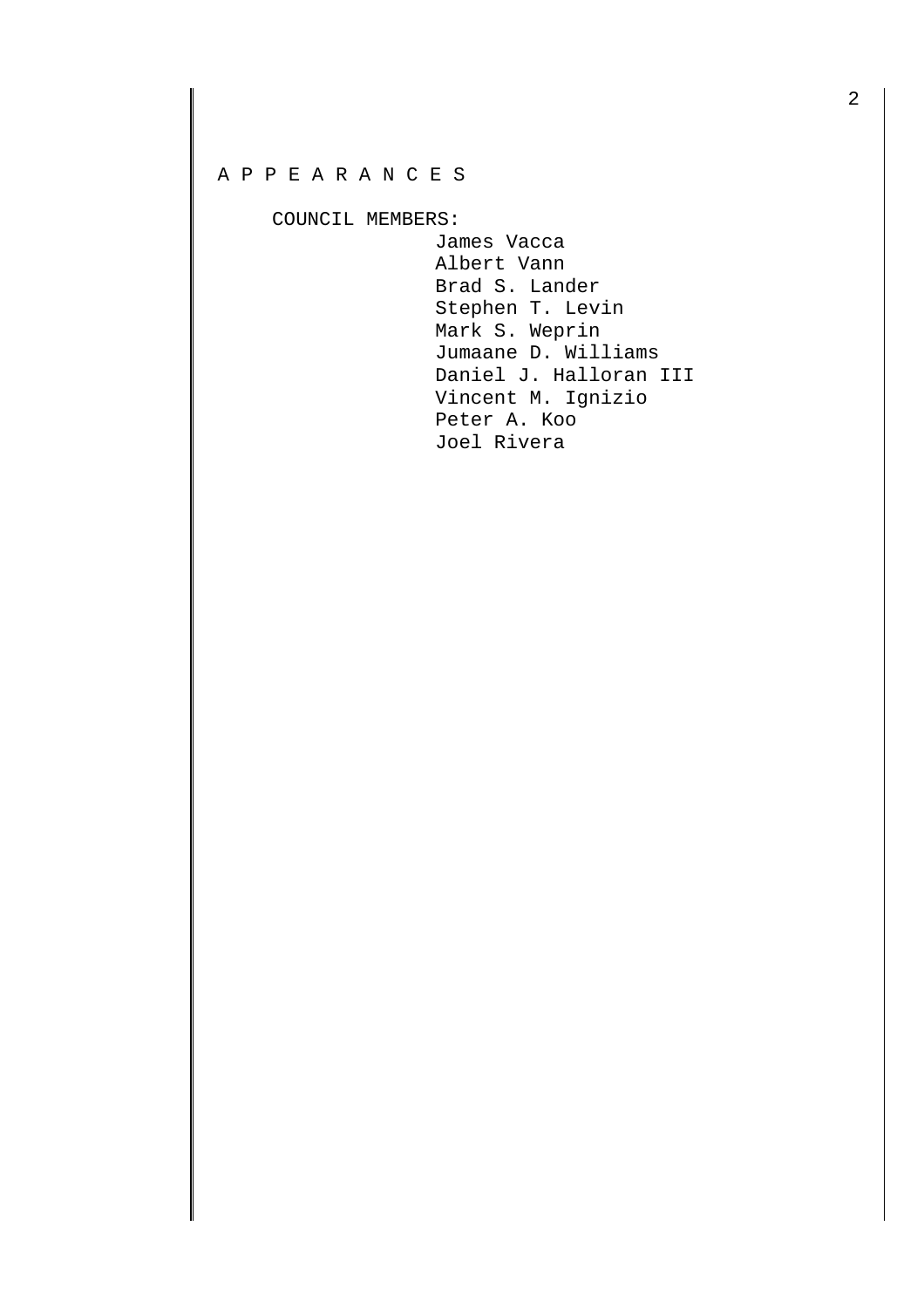| $\mathbf 1$ | 3<br>COMMITTEE ON LAND USE                                      |
|-------------|-----------------------------------------------------------------|
| 2           | CHAIRPERSON COMRIE: Okay. We are                                |
| 3           | ready to start. We are ready to hold the Land Use               |
| 4           | Committee meeting for Monday, March 18 <sup>th</sup> , 2013. We |
| 5           | are joined by Council Members Mark Weprin, Diana                |
| 6           | Reyna, Daniel Garodnick, Stephen Levin, Robert                  |
| 7           | Jackson, Vinny Ignizio, Peter Koo, Maria del                    |
| 8           | Carmen Arroyo, Ruben Wills, Sara Gonzalez, Jessica              |
| 9           | Lappin and Rosie Mendez. I believe we have a                    |
| 10          | quorum for the vote. I just want to remind                      |
| 11          | members that the next committee meetings or                     |
| 12          | subcommittee meetings will be this Wednesday,                   |
| 13          | March the $20^{th}$ . It says the $20^{th}$ . Subcommittees     |
| 14          | will be held at 9:30 and just the Zoning                        |
| 15          | Subcommittee because we are not voting the South                |
| 16          | Street Seaport today. We are laying over Land Use               |
| 17          | items number 776 to 772 on today's agenda, so the               |
| 18          | subcommittee will be held this Wednesday the 20 <sup>th</sup>   |
| 19          | at 9:30, and hopefully, we will be able to vote it              |
| 20          | at that time, and the full committee will convene               |
| 21          | right after at 9:45 at the chambers at City Hall.               |
| 22          | So we are laying over those items today. On the                 |
| 23          | calendar we have some sidewalk cafes that we are                |
| 24          | voting on. One in Council Member Lappin's                       |
| 25          | district, Manhattan Community Board 8, known as                 |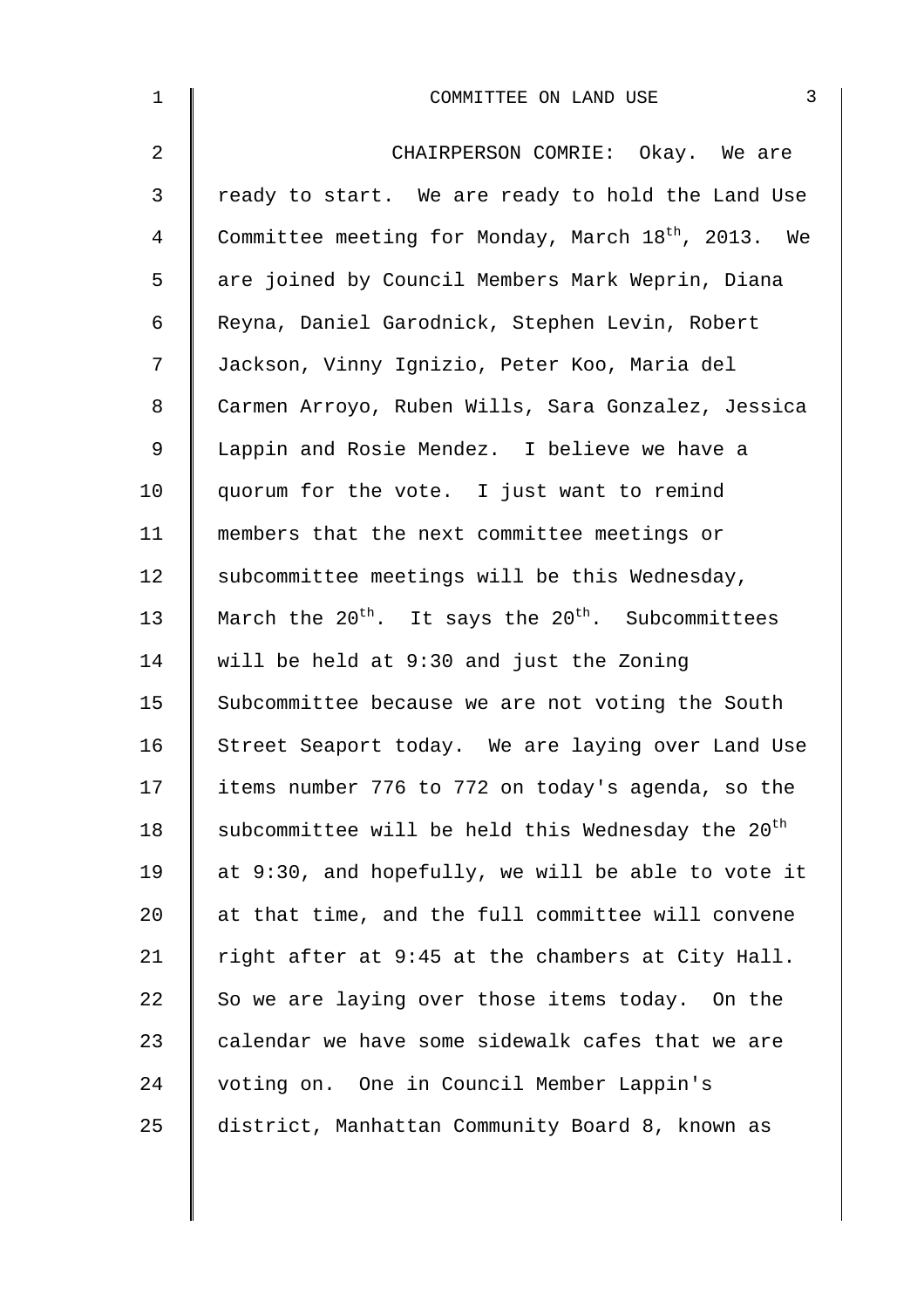| $\mathbf 1$    | $\overline{4}$<br>COMMITTEE ON LAND USE                   |
|----------------|-----------------------------------------------------------|
| $\overline{2}$ | the Vella Wine Bar Land Use number 777, item              |
| 3              | number 2013509TCM. It's to establish a sidewalk           |
| 4              | café at 1480 Second Avenue. Then we have a few in         |
| 5              | the Speaker's District, two in Community Board 2.         |
| 6              | The first one is called Slice the Perfect Food to         |
| 7              | continue to maintain a sidewalk café at 535 Hudson        |
| 8              | Street, Land Use number 778, item number                  |
| 9              | 2013512TCM. The other one is called Bone Lick             |
| 10             | Park, which is to continue to maintain a sidewalk         |
| 11             | café at 75 Greenwich Avenue depending on what part        |
| 12             | of the city you are from, Land Use number 779,            |
| 13             | item number 20135267TCM. The next sidewalk café           |
| 14             | is still in the Speaker's district. It's called           |
| 15             | Agave. It's a motion to file per withdrawal to            |
| 16             | withdraw an application for the sidewalk café at          |
| 17             | Agave, Land Use number 780, item number                   |
| 18             | 20135381TCM and the last one is in Council Member         |
| 19             | Koppell's district. It's known as Yo-Burger, and          |
| 20             | it's to establish a--Yo-Burger, that is what it           |
| 21             | says. Yo-Burger. It's to establish a sidewalk             |
| 22             | café at 3726 Riverdale Avenue. It's Land Use item         |
| 23             | number 781, 20135275TCX. We have two UDAPs in             |
| 24             | Council Member Jackson's district, Land Use number        |
| 25             | 775 and 776. It's for UDAPs at 511 West 149 <sup>th</sup> |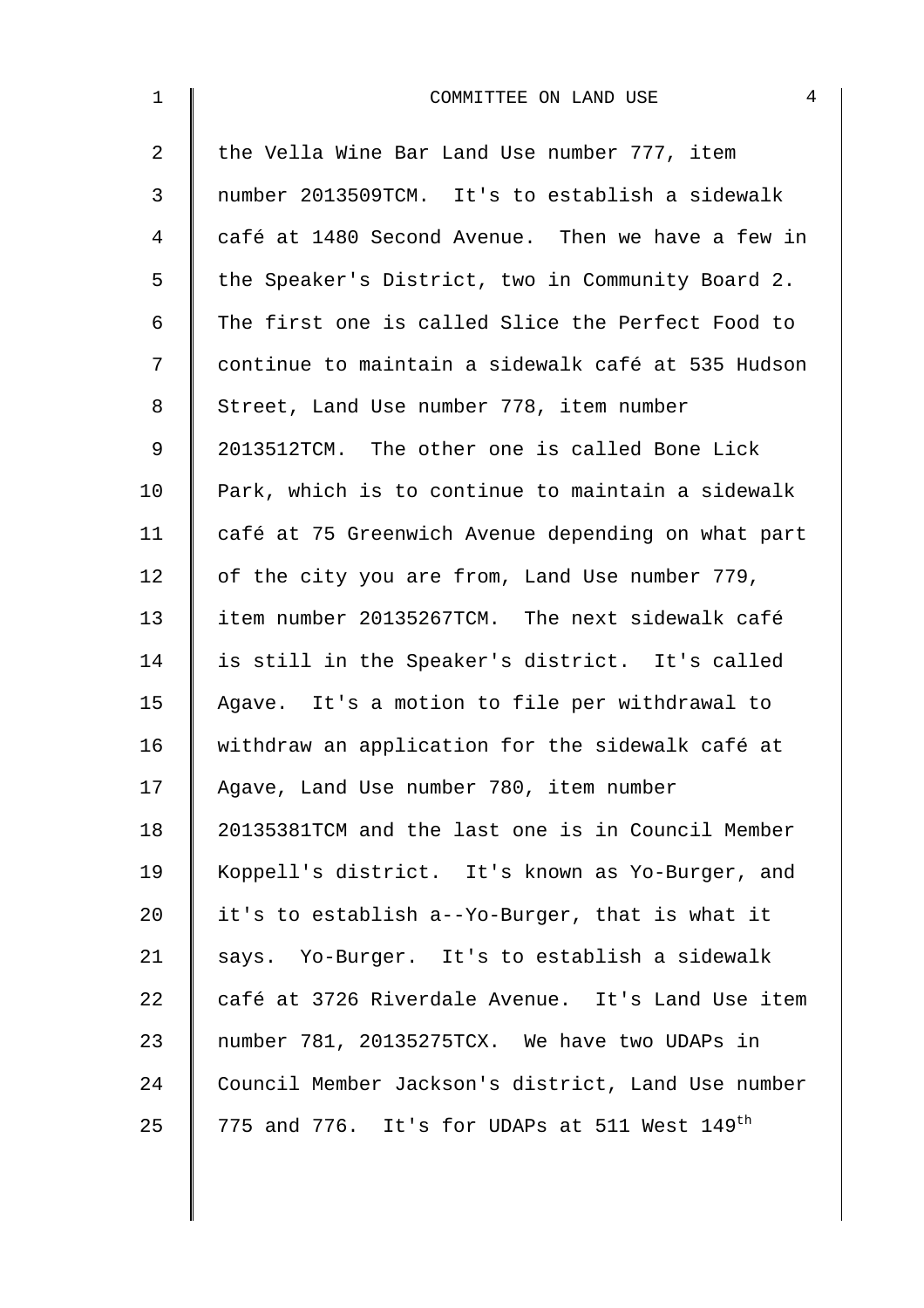| $\mathbf{1}$   | 5<br>COMMITTEE ON LAND USE                                                   |
|----------------|------------------------------------------------------------------------------|
| $\overline{2}$ | Street, 524 West 150 <sup>th</sup> Street, 455 Convent Avenue,               |
| 3              | 457 Convent Avenue under Land Use number 775, item                           |
| $\overline{4}$ | number 20135346HAM, and then under Land Use item                             |
| 5              | number 776, item number 20135347HAM, the addresses                           |
| 6              | are 232-34 West 149 <sup>th</sup> Street, 304 West 152 <sup>nd</sup> Street, |
| 7              | 2797 $8^{\text{th}}$ Avenue and 2472 $7^{\text{th}}$ Avenue. These are both  |
| 8              | UDAPS for neighborhood homes and multi-family                                |
| $\mathsf 9$    | preservation loans. That is everything on today's                            |
| 10             | calendar. We have been joined by Council Member                              |
| 11             | Dan Halloran. Thank you. Do we have any comments                             |
| 12             | from any members of the Committee on anything on                             |
| 13             | today's agenda? Council Member Jackson, do you                               |
| 14             | want to speak on your UDAPs? He's good. Alright.                             |
| 15             | Alright. Glad to hear that. Without further ado,                             |
| 16             | I would recommend an aye vote on everything on                               |
| 17             | today's calendar recognizing that the aye vote                               |
| 18             | will include the motion to file per withdrawal for                           |
| 19             | item number 780, Land Use number 780. If we could                            |
| 20             | have the clerk call the roll, I recommend an aye                             |
| 21             | on all.                                                                      |
| 22             | COMMITTEE CLERK: William Martin,                                             |
| 23             | Committee Clerk. Roll call vote Committee on Land                            |
| 24             | Use. Council Member Comrie?                                                  |
| 25             | CHAIRPERSON COMRIE: Aye on all.                                              |
|                |                                                                              |
|                |                                                                              |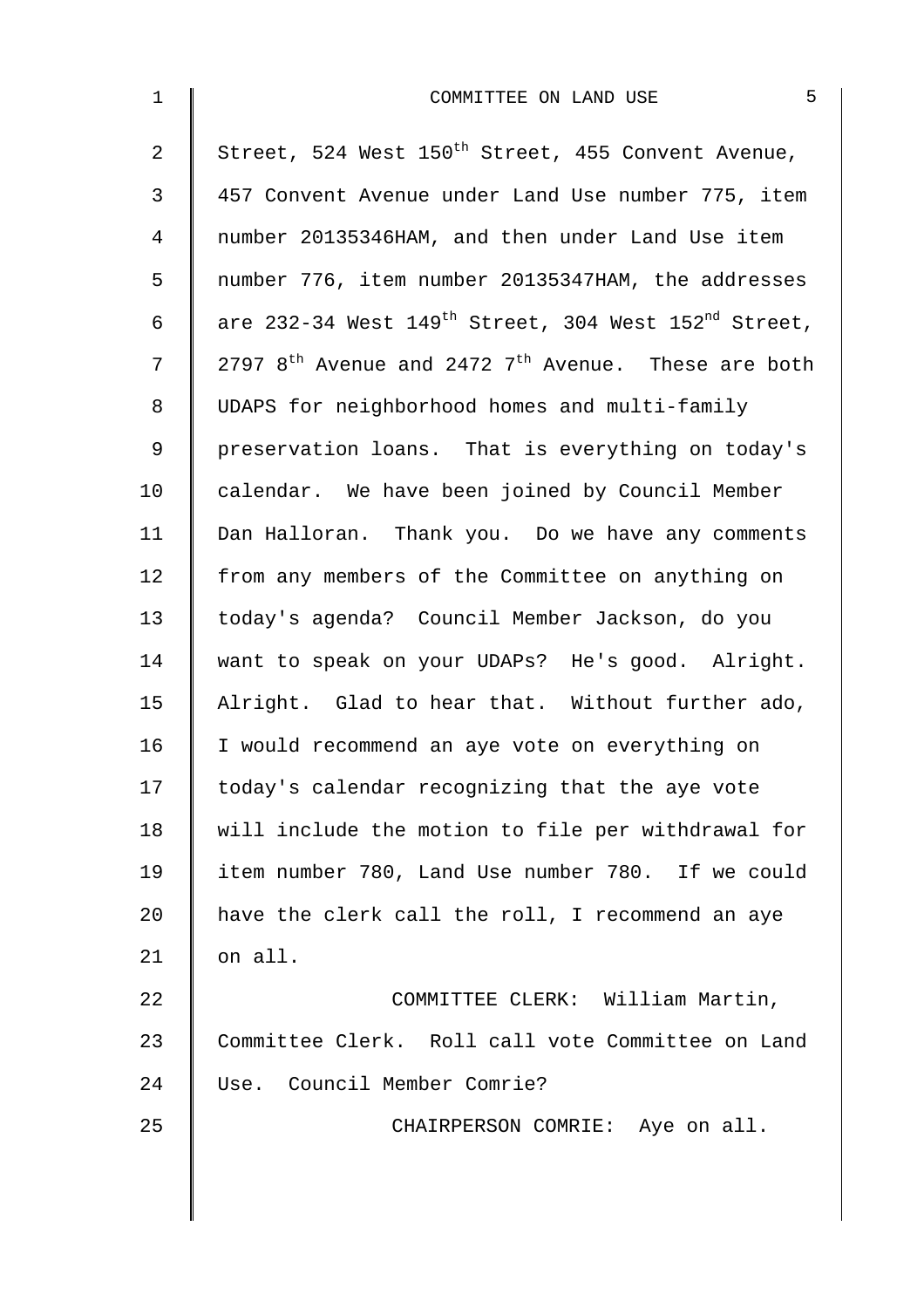| $\mathbf 1$    |      | COMMITTEE ON LAND USE             | $\overline{6}$ |
|----------------|------|-----------------------------------|----------------|
| $\overline{2}$ |      | COMMITTEE CLERK: Reyna?           |                |
| 3              |      | COUNCIL MEMBER REYNA: Aye on all. |                |
| 4              |      | COMMITTEE CLERK: Jackson?         |                |
| 5              |      | COUNCIL MEMBER JACKSON: Aye on    |                |
| 6              | all. |                                   |                |
| 7              |      | COMMITTEE CLERK: Gonzalez?        |                |
| 8              |      | COUNCIL MEMBER GONZALEZ: Aye on   |                |
| 9              | all. |                                   |                |
| 10             |      | COMMITTEE CLERK: Arroyo?          |                |
| 11             |      | COUNCIL MEMBER ARROYO: Aye.       |                |
| 12             |      | COMMITTEE CLERK: Garodnick?       |                |
| 13             |      | COUNCIL MEMBER GARODNICK: Aye.    |                |
| 14             |      | COMMITTEE CLERK: Lappin?          |                |
| 15             |      | COUNCIL MEMBER LAPPIN: Aye.       |                |
| 16             |      | COMMITTEE CLERK: Mendez?          |                |
| 17             |      | COUNCIL MEMBER MENDEZ: Aye.       |                |
| 18             |      | COMMITTEE CLERK: Koo?             |                |
| 19             |      | COUNCIL MEMBER KOO: Aye.          |                |
| 20             |      | COMMITTEE CLERK: Levin?           |                |
| 21             |      | COUNCIL MEMBER LEVIN: Aye on all. |                |
| 22             |      | COMMITTEE CLERK: Weprin?          |                |
| 23             |      | COUNCIL MEMBER WEPRIN: Aye.       |                |
| 24             |      | COMMITTEE CLERK: Wills?           |                |
| 25             |      | COUNCIL MEMBER WILLS: Aye on all. |                |
|                |      |                                   |                |

 $\overline{\phantom{a}}$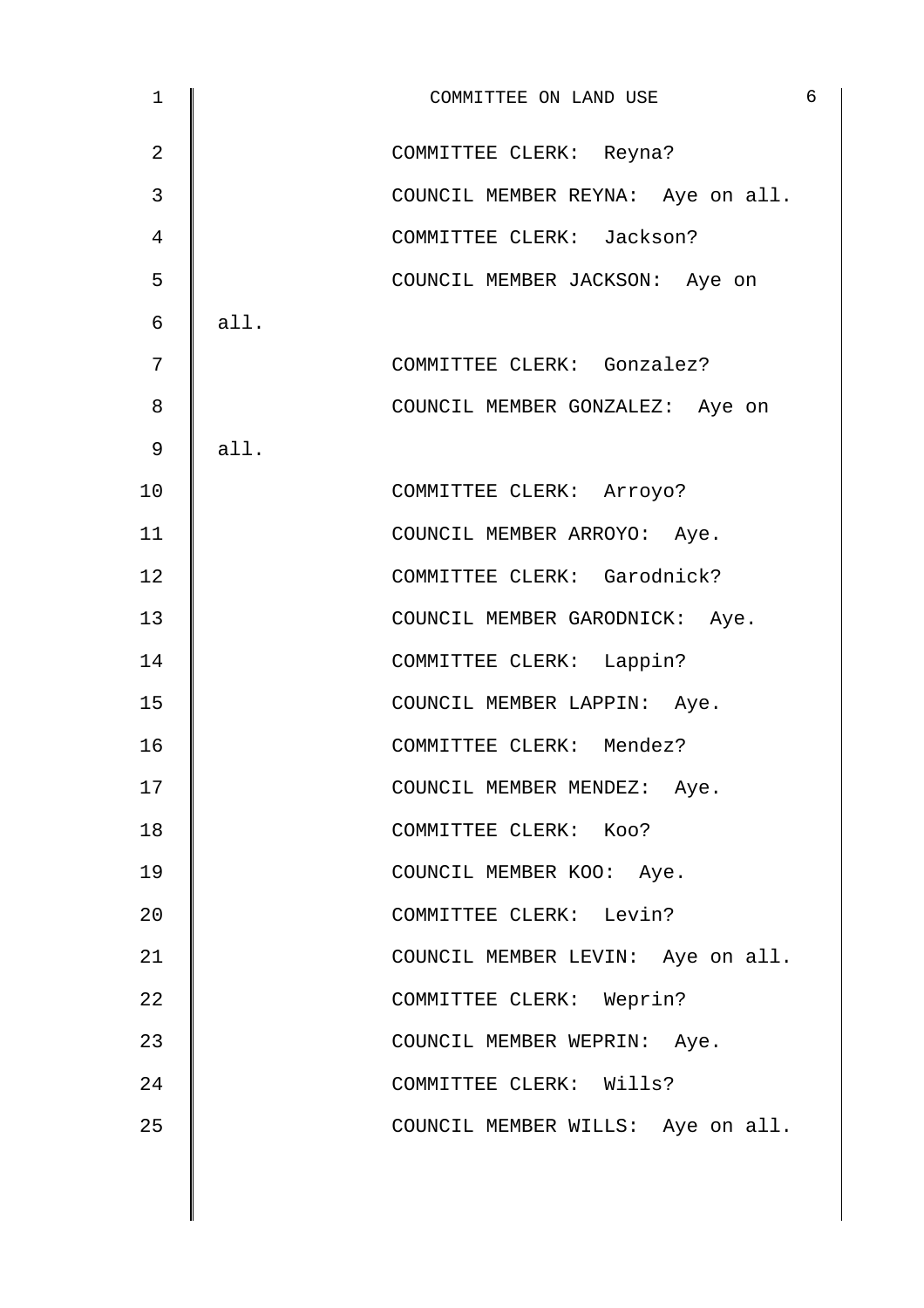| 1              | 7<br>COMMITTEE ON LAND USE                                    |
|----------------|---------------------------------------------------------------|
| $\overline{2}$ | COMMITTEE CLERK: Ignizio?                                     |
| 3              | COUNCIL MEMBER IGNIZIO: Aye.                                  |
| 4              | COMMITTEE CLERK: Halloran?                                    |
| 5              | COUNCIL MEMBER HALLORAN: Aye.                                 |
| 6              | COMMITTEE CLERK: By a vote of 14                              |
| 7              | in the affirmative--Council Member Williams?                  |
| 8              | COUNCIL MEMBER WILLIAMS: Aye.                                 |
| 9              | COMMITTEE CLERK: By a vote of 15                              |
| 10             | in the affirmative, zero in the negative and no               |
| 11             | abstentions, all items have been adopted as                   |
| 12             | indicated on the Land Use calendar. Council                   |
| 13             | members, please sign the committee reports. Thank             |
| 14             | you.                                                          |
| 15             | CHAIRPERSON COMRIE: Okay. I just                              |
| 16             | want to remind members that the subcommittee will             |
| 17             | be reconvening; the Zoning Subcommittee will be               |
| 18             | reconvening this Wednesday, March 20 <sup>th</sup> at 9:30 to |
| 19             | vote on the Pier 17 issue. This Wednesday the                 |
| 20             | $20^{th}$ , 9:30, and the full committee will be meeting      |
| 21             | at 9:45. We are going to progress to the budget               |
| 22             | hearing, but we are going to adjourn this meeting,            |
| 23             | but hold the roll open for any members that are on            |
| 24             | their way, and then we will start the budget                  |
| 25             | meeting as soon as Landmarks gets here. Okay.                 |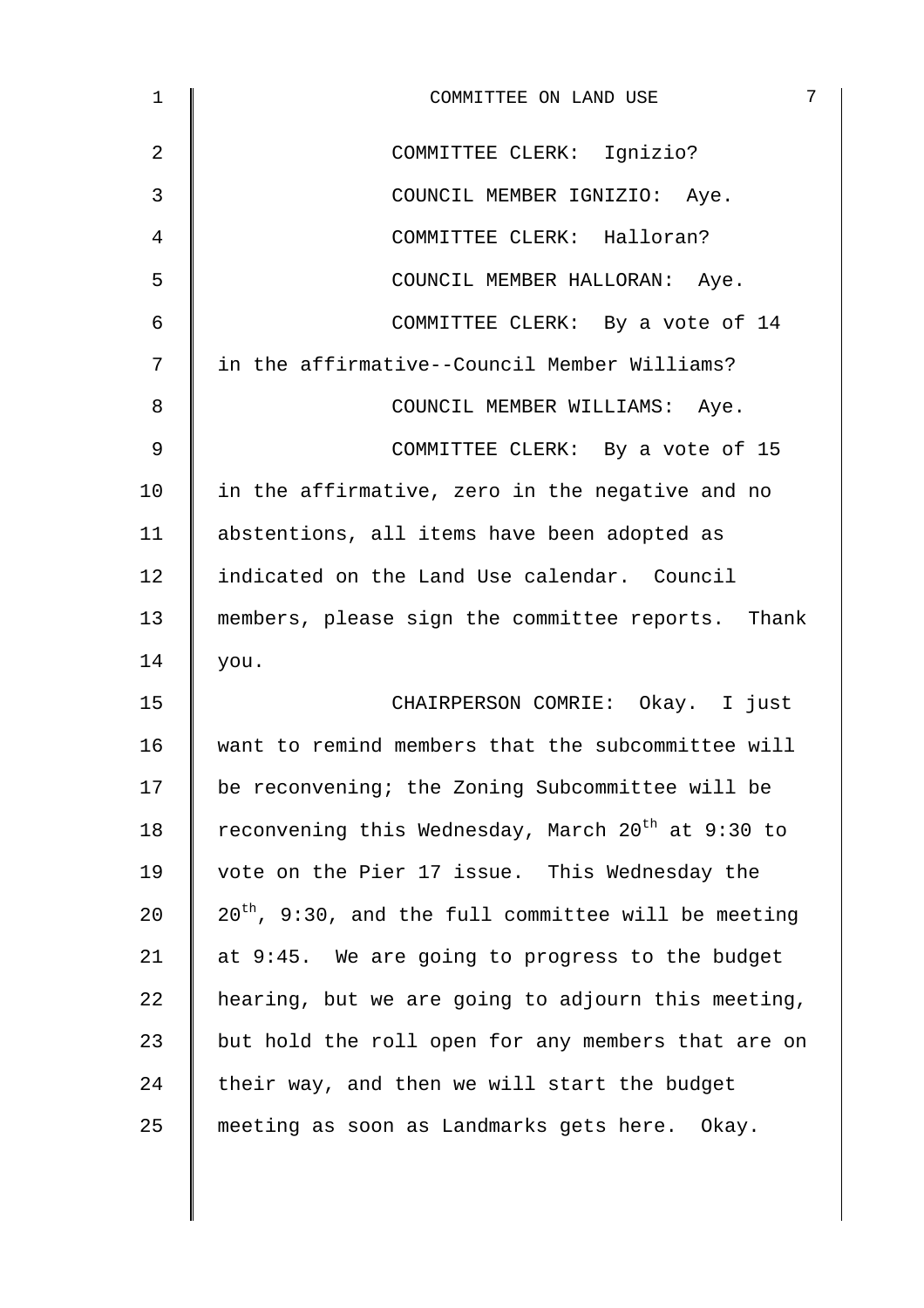| 1              | 8<br>COMMITTEE ON LAND USE                         |
|----------------|----------------------------------------------------|
| $\overline{2}$ | Alright. Yes. So we are going to open the full     |
| 3              | budget hearing so that members that have to leave  |
| 4              | as soon as they are ready and get the tapes reset. |
| 5              | Just hold on one minute. I know members have to    |
| 6              | go to the General Welfare, but just hang on one    |
| 7              | minute, so they can set the tape.                  |
| 8              | [background conversation]                          |
| 9              | FEMALE VOICE: Alright. I am going                  |
| 10             | to call them. Council Member Palma?                |
| 11             | COUNCIL MEMBER PALMA: I vote aye.                  |
| 12             | FEMALE VOICE: Council Member                       |
| 13             | Barron?                                            |
| 14             | COUNCIL MEMBER BARRON: Aye on all.                 |
| 15             | FEMALE VOICE: The vote now stands                  |
| 16             | 17 in the affirmative, zero abstentions, zero      |
| 17             | negatives on Land Use Item 775, 776, 777, 778,     |
| 18             | 779, 781, 780 motion to withdrawal.                |
| 19             | [long pause]                                       |
| 20             | CHAIRPERSON COMRIE: Okay. We can                   |
| 21             | now open the roll for the vote for Councilman      |
| 22             | Lander on the Land Use Committee meeting.          |
| 23             | MALE VOICE: Chair Lander?                          |
| 24             | COUNCIL MEMBER LANDER: With                        |
| 25             | appreciation for the opportunity, aye on all.      |
|                |                                                    |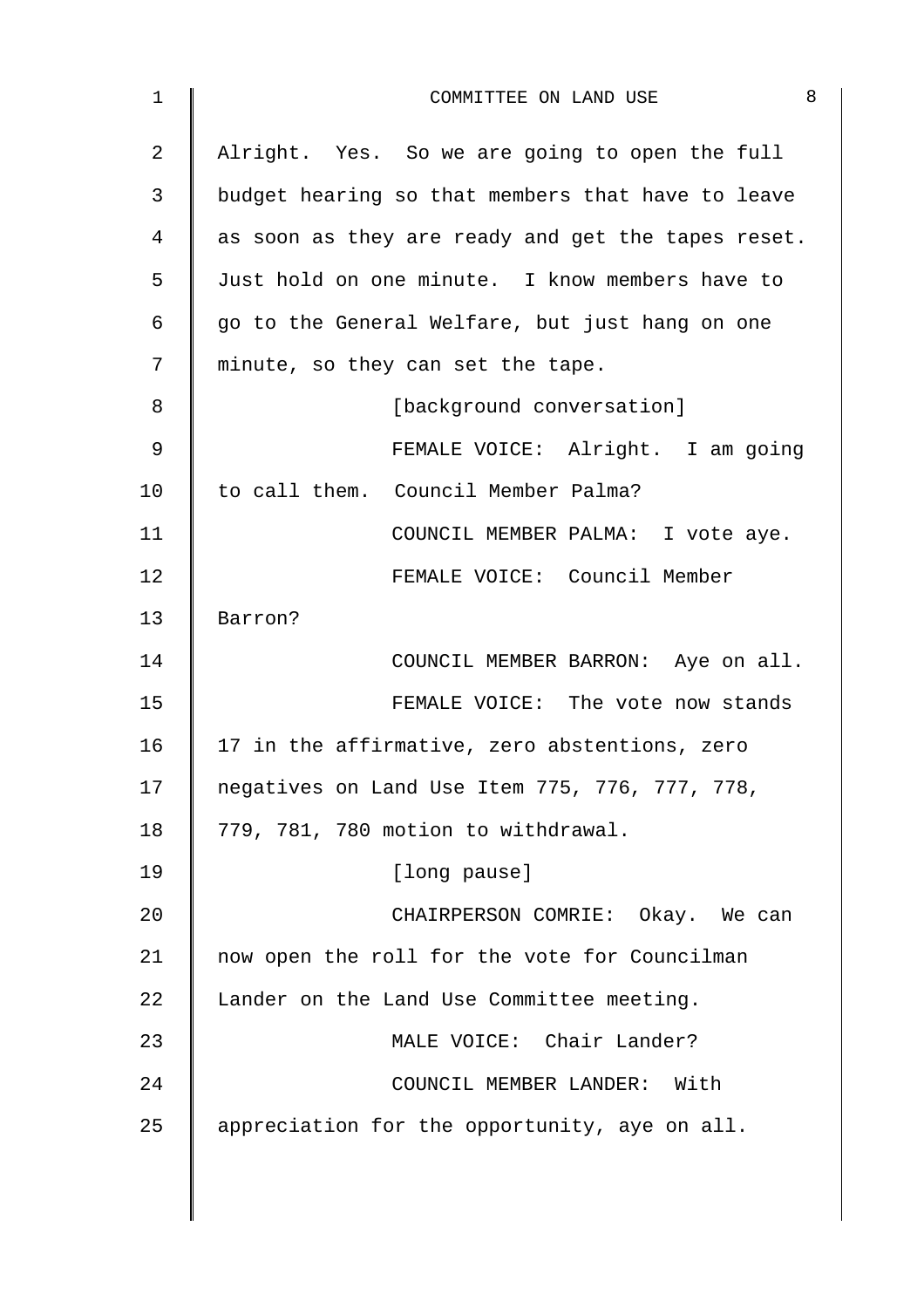| $\mathbf 1$    | COMMITTEE ON LAND USE                         |  |  |
|----------------|-----------------------------------------------|--|--|
| $\mathbf{2}$   | MALE VOICE: With a vote of 18 in              |  |  |
| $\mathfrak{Z}$ | the affirmative and zero in the negative, all |  |  |
| $\overline{4}$ | items are adopted.                            |  |  |
|                |                                               |  |  |
|                |                                               |  |  |
|                |                                               |  |  |
|                |                                               |  |  |
|                |                                               |  |  |
|                |                                               |  |  |
|                |                                               |  |  |
|                |                                               |  |  |
|                |                                               |  |  |
|                |                                               |  |  |
|                |                                               |  |  |
|                |                                               |  |  |
|                |                                               |  |  |
|                |                                               |  |  |
|                |                                               |  |  |
|                |                                               |  |  |
|                |                                               |  |  |
|                |                                               |  |  |
|                |                                               |  |  |
|                |                                               |  |  |
|                |                                               |  |  |
|                |                                               |  |  |